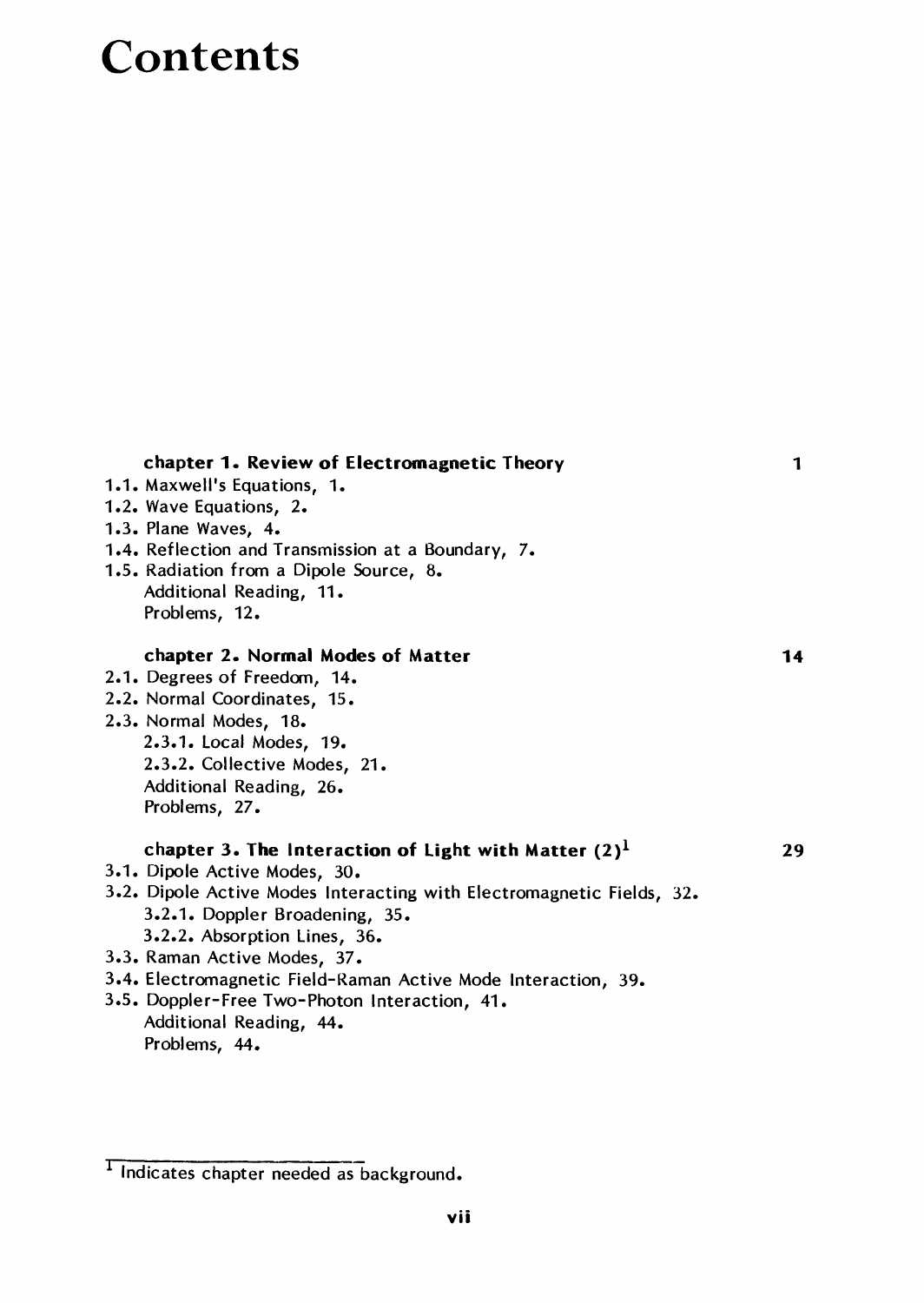| chapter 4. Electrodynamics in Dilute Media (1,3.1,3.2)<br>4.1. Absorption of Radiation, 49.<br>4.2. Scattering Cross Section, 55.<br>4.3. Dispersion in the Refractive Index, 56.<br>4.3.1. Projections, 56.<br>4.3.2. Refractive Index, 60.<br>4.4. Optical Spectra, 64.<br>4.5 Limits of Validity, 65.<br>Additional Reading, 65.<br>Problems, 66.                                                              | 49  |
|-------------------------------------------------------------------------------------------------------------------------------------------------------------------------------------------------------------------------------------------------------------------------------------------------------------------------------------------------------------------------------------------------------------------|-----|
| chapter 5. Macroscopic Electrodynamics (1,3.1,3.2)<br>5.1. Wave Propagation in Dense Matter, 69.<br>5.2. Local Fields, 73.<br>5.3. Sellmeier Formulae, 75.<br>5.4. Poynting Vector, 76.<br>5.5. Dipole Averages in Dense Matter, 77.<br>5.5.1. Gas Molecules with Permanent Dipole Moments, 77.<br>5.5.2. Molecular Diffusion Effects in Dense Gases and Liquids, 78.<br>Additional Reading, 80.<br>Problems, 80. | 69  |
| chapter 6. Optical Activity $(1,3.1,3.2,B)$<br>6.1. Effect of Magnetization on Polarization, 82.<br>6.2. Physical Basis of Optical Activity, 84.<br>6.3. Electromagnetic Propagation in Optically Active Media, 86.<br>Additional Reading, 90.<br>Problems, 90.                                                                                                                                                   | 82  |
| chapter 7. Crystal Optics (5.1,5.4)<br>7.1. Physics of Crystal Optics, 93.<br>7.2. Crystal Classes and Principal Axes, 96.<br>7.3. Optical Propagation in Crystals, 99.<br>7.4. Terminology, 105.<br>7.5. Device Applications, 108.<br>7.6. Optical Activity and Dichroism in Crystals, 110.<br>Additional Reading, 110.<br>Problems, 111.                                                                        | 93  |
| chapter 8. Electro-Optics (7)<br>8.1. The Pockels Effect, 115.<br>8.2. The Kerr Effect, 121.<br>8.2.1. Electronic Kerr Effect, 121.<br>8.2.2. Kerr Effect in Liquids, 122.<br>8.3. The Pockels Effect in Crystals with Tetrahedral Structures, 128.<br>8.4. Electro-Optic Devices, 131.<br>8.5. Limitations of the Electro-Optic Effect, 138.<br>Additional Reading, 139.<br>Problems, 139.                       | 114 |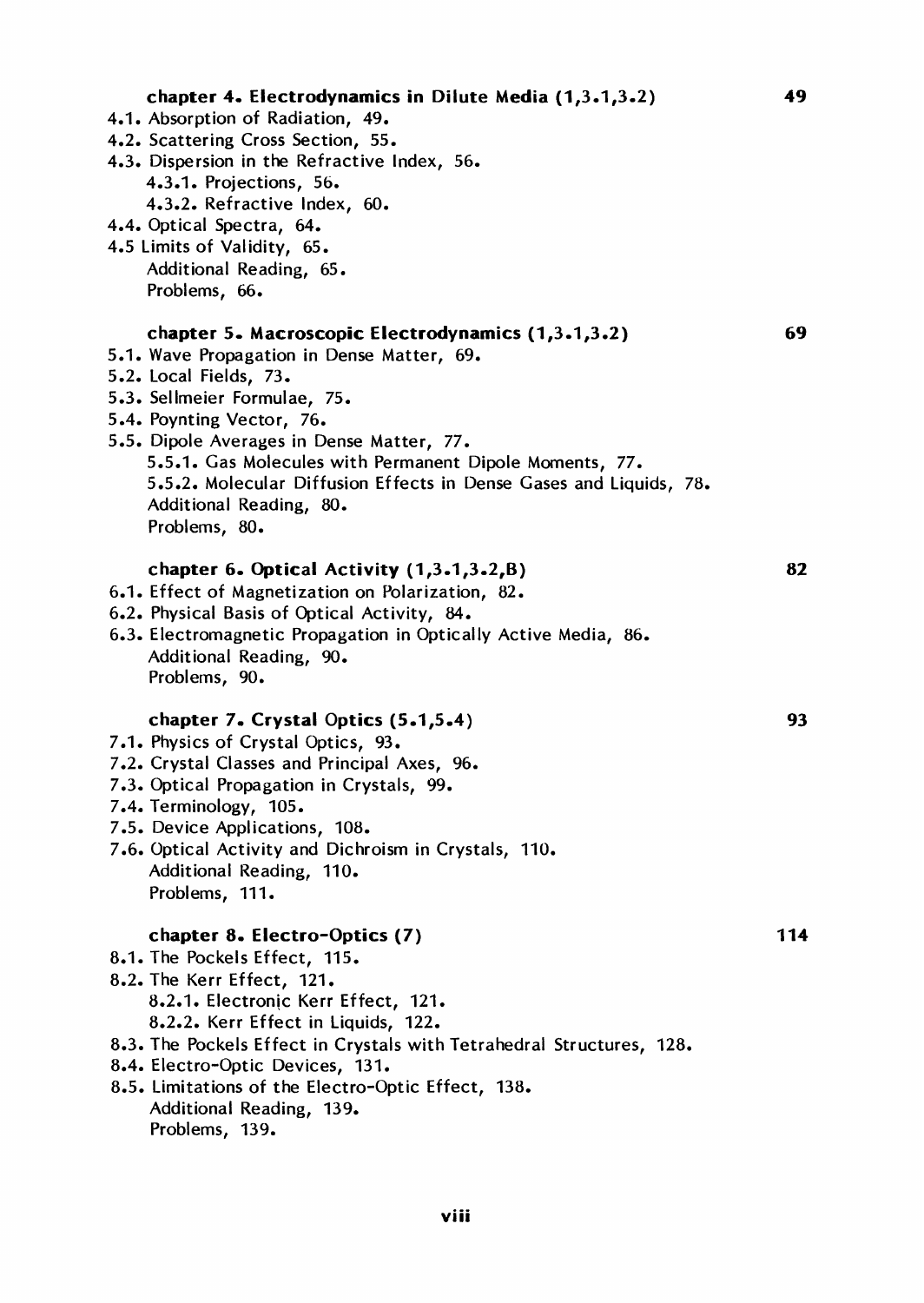| 9.2. Practical Applications, 144.<br>9.3. Faraday Isolators, 145.<br>Additional Reading, 147.<br>Problems, 147.<br>chapter 10. Electrodynamics of Weak Polarizations (4, 7.3)<br>14<br>10.2. A Simple Example: Absorption, 152.<br>10.4. Radiation from a Phased Array of Dipoles, 154.<br>10.5. Phased Array of Susceptibility: Bragg Reflection, 156.<br>Additional Reading, 158.<br>Problems, 158.<br>chapter 11. Bulk Acousto-Optics (10,2.3.2)<br>16.<br>11.1. Weak Polarization, 163.<br>11.1.1. Acoustic Strain Fields, 165.<br>11.1.2. Electrostrictive Coupling--Longitudinal Waves, 168.<br>11.1.3. Elasto-Optic Effect, 170.<br>11.2. Deflected Optical Fields, 171.<br>11.2.1. General Treatment--Scattering Regimes, 172.<br>11.2.2. Raman-Nath Regime, 176.<br>11.2.3. Bragg Regime, 177.<br>11.2.4. Manley-Rowe Relations, 180.<br>11.3. Acousto-Optic Devices, 181.<br>11.3.1. Acousto-Optic Modulators, Deflectors and Scanners, 181.<br>11.3.2. Devices in Laser Cavities, 183.<br>11.3.3. Acousto-Optic Spectrum Analyzer, 184.<br>Additional Reading, 185.<br>Problems, 185.<br>chapter 12 Scattering (4,10)<br>18<br>12.1. Formal Development of the Scattering Problem, 189.<br>12.1.1. The Scattered Fields, 189.<br>12.1.2. Scattered Light Spectrum, 191.<br>12.1.3. Statistical Fluctuations, 193.<br>12.1.4. Polarization Properties, 195.<br>12.2. Rayleigh Scattering, 197.<br>12.2.1. Weak Susceptibility, 197.<br>12.2.2. Frequency Spectrum, 199.<br>12.2.3. Depolarization Ratios, 199.<br>12.3. Raman Scattering (3.3,8.2.2), 202.<br>12.3.1. Weak Susceptibilities, 206.<br>12.3.2. Frequency Spectrum, 206.<br>12.3.2.1. Vibrational Raman Scattering, 206.<br>12.3.2.2. Rotational Raman Scattering, 208.<br>12.4. Brillouin Scattering (11), 209.<br>12.4.1. Weak Polarization, 209.<br>12.4.2. Statistical Fluctuations, 210.<br>ix | chapter 9. Magneto-Optics (6)                                | 14 <sup>°</sup> |
|----------------------------------------------------------------------------------------------------------------------------------------------------------------------------------------------------------------------------------------------------------------------------------------------------------------------------------------------------------------------------------------------------------------------------------------------------------------------------------------------------------------------------------------------------------------------------------------------------------------------------------------------------------------------------------------------------------------------------------------------------------------------------------------------------------------------------------------------------------------------------------------------------------------------------------------------------------------------------------------------------------------------------------------------------------------------------------------------------------------------------------------------------------------------------------------------------------------------------------------------------------------------------------------------------------------------------------------------------------------------------------------------------------------------------------------------------------------------------------------------------------------------------------------------------------------------------------------------------------------------------------------------------------------------------------------------------------------------------------------------------------------------------------------------------------------------------------------------------------------------------|--------------------------------------------------------------|-----------------|
|                                                                                                                                                                                                                                                                                                                                                                                                                                                                                                                                                                                                                                                                                                                                                                                                                                                                                                                                                                                                                                                                                                                                                                                                                                                                                                                                                                                                                                                                                                                                                                                                                                                                                                                                                                                                                                                                            | 9.1. Faraday and Zeeman Effect, 141.                         |                 |
|                                                                                                                                                                                                                                                                                                                                                                                                                                                                                                                                                                                                                                                                                                                                                                                                                                                                                                                                                                                                                                                                                                                                                                                                                                                                                                                                                                                                                                                                                                                                                                                                                                                                                                                                                                                                                                                                            |                                                              |                 |
|                                                                                                                                                                                                                                                                                                                                                                                                                                                                                                                                                                                                                                                                                                                                                                                                                                                                                                                                                                                                                                                                                                                                                                                                                                                                                                                                                                                                                                                                                                                                                                                                                                                                                                                                                                                                                                                                            |                                                              |                 |
|                                                                                                                                                                                                                                                                                                                                                                                                                                                                                                                                                                                                                                                                                                                                                                                                                                                                                                                                                                                                                                                                                                                                                                                                                                                                                                                                                                                                                                                                                                                                                                                                                                                                                                                                                                                                                                                                            |                                                              |                 |
|                                                                                                                                                                                                                                                                                                                                                                                                                                                                                                                                                                                                                                                                                                                                                                                                                                                                                                                                                                                                                                                                                                                                                                                                                                                                                                                                                                                                                                                                                                                                                                                                                                                                                                                                                                                                                                                                            |                                                              |                 |
|                                                                                                                                                                                                                                                                                                                                                                                                                                                                                                                                                                                                                                                                                                                                                                                                                                                                                                                                                                                                                                                                                                                                                                                                                                                                                                                                                                                                                                                                                                                                                                                                                                                                                                                                                                                                                                                                            |                                                              |                 |
|                                                                                                                                                                                                                                                                                                                                                                                                                                                                                                                                                                                                                                                                                                                                                                                                                                                                                                                                                                                                                                                                                                                                                                                                                                                                                                                                                                                                                                                                                                                                                                                                                                                                                                                                                                                                                                                                            | 10.1. Slowly Varying Amplitude and Phase Approximation, 148. |                 |
|                                                                                                                                                                                                                                                                                                                                                                                                                                                                                                                                                                                                                                                                                                                                                                                                                                                                                                                                                                                                                                                                                                                                                                                                                                                                                                                                                                                                                                                                                                                                                                                                                                                                                                                                                                                                                                                                            |                                                              |                 |
|                                                                                                                                                                                                                                                                                                                                                                                                                                                                                                                                                                                                                                                                                                                                                                                                                                                                                                                                                                                                                                                                                                                                                                                                                                                                                                                                                                                                                                                                                                                                                                                                                                                                                                                                                                                                                                                                            | 10.3. Another Example: Faraday Effect, 153.                  |                 |
|                                                                                                                                                                                                                                                                                                                                                                                                                                                                                                                                                                                                                                                                                                                                                                                                                                                                                                                                                                                                                                                                                                                                                                                                                                                                                                                                                                                                                                                                                                                                                                                                                                                                                                                                                                                                                                                                            |                                                              |                 |
|                                                                                                                                                                                                                                                                                                                                                                                                                                                                                                                                                                                                                                                                                                                                                                                                                                                                                                                                                                                                                                                                                                                                                                                                                                                                                                                                                                                                                                                                                                                                                                                                                                                                                                                                                                                                                                                                            |                                                              |                 |
|                                                                                                                                                                                                                                                                                                                                                                                                                                                                                                                                                                                                                                                                                                                                                                                                                                                                                                                                                                                                                                                                                                                                                                                                                                                                                                                                                                                                                                                                                                                                                                                                                                                                                                                                                                                                                                                                            |                                                              |                 |
|                                                                                                                                                                                                                                                                                                                                                                                                                                                                                                                                                                                                                                                                                                                                                                                                                                                                                                                                                                                                                                                                                                                                                                                                                                                                                                                                                                                                                                                                                                                                                                                                                                                                                                                                                                                                                                                                            |                                                              |                 |
|                                                                                                                                                                                                                                                                                                                                                                                                                                                                                                                                                                                                                                                                                                                                                                                                                                                                                                                                                                                                                                                                                                                                                                                                                                                                                                                                                                                                                                                                                                                                                                                                                                                                                                                                                                                                                                                                            |                                                              |                 |
|                                                                                                                                                                                                                                                                                                                                                                                                                                                                                                                                                                                                                                                                                                                                                                                                                                                                                                                                                                                                                                                                                                                                                                                                                                                                                                                                                                                                                                                                                                                                                                                                                                                                                                                                                                                                                                                                            |                                                              |                 |
|                                                                                                                                                                                                                                                                                                                                                                                                                                                                                                                                                                                                                                                                                                                                                                                                                                                                                                                                                                                                                                                                                                                                                                                                                                                                                                                                                                                                                                                                                                                                                                                                                                                                                                                                                                                                                                                                            |                                                              |                 |
|                                                                                                                                                                                                                                                                                                                                                                                                                                                                                                                                                                                                                                                                                                                                                                                                                                                                                                                                                                                                                                                                                                                                                                                                                                                                                                                                                                                                                                                                                                                                                                                                                                                                                                                                                                                                                                                                            |                                                              |                 |
|                                                                                                                                                                                                                                                                                                                                                                                                                                                                                                                                                                                                                                                                                                                                                                                                                                                                                                                                                                                                                                                                                                                                                                                                                                                                                                                                                                                                                                                                                                                                                                                                                                                                                                                                                                                                                                                                            |                                                              |                 |
|                                                                                                                                                                                                                                                                                                                                                                                                                                                                                                                                                                                                                                                                                                                                                                                                                                                                                                                                                                                                                                                                                                                                                                                                                                                                                                                                                                                                                                                                                                                                                                                                                                                                                                                                                                                                                                                                            |                                                              |                 |
|                                                                                                                                                                                                                                                                                                                                                                                                                                                                                                                                                                                                                                                                                                                                                                                                                                                                                                                                                                                                                                                                                                                                                                                                                                                                                                                                                                                                                                                                                                                                                                                                                                                                                                                                                                                                                                                                            |                                                              |                 |
|                                                                                                                                                                                                                                                                                                                                                                                                                                                                                                                                                                                                                                                                                                                                                                                                                                                                                                                                                                                                                                                                                                                                                                                                                                                                                                                                                                                                                                                                                                                                                                                                                                                                                                                                                                                                                                                                            |                                                              |                 |
|                                                                                                                                                                                                                                                                                                                                                                                                                                                                                                                                                                                                                                                                                                                                                                                                                                                                                                                                                                                                                                                                                                                                                                                                                                                                                                                                                                                                                                                                                                                                                                                                                                                                                                                                                                                                                                                                            |                                                              |                 |
|                                                                                                                                                                                                                                                                                                                                                                                                                                                                                                                                                                                                                                                                                                                                                                                                                                                                                                                                                                                                                                                                                                                                                                                                                                                                                                                                                                                                                                                                                                                                                                                                                                                                                                                                                                                                                                                                            |                                                              |                 |
|                                                                                                                                                                                                                                                                                                                                                                                                                                                                                                                                                                                                                                                                                                                                                                                                                                                                                                                                                                                                                                                                                                                                                                                                                                                                                                                                                                                                                                                                                                                                                                                                                                                                                                                                                                                                                                                                            |                                                              |                 |
|                                                                                                                                                                                                                                                                                                                                                                                                                                                                                                                                                                                                                                                                                                                                                                                                                                                                                                                                                                                                                                                                                                                                                                                                                                                                                                                                                                                                                                                                                                                                                                                                                                                                                                                                                                                                                                                                            |                                                              |                 |
|                                                                                                                                                                                                                                                                                                                                                                                                                                                                                                                                                                                                                                                                                                                                                                                                                                                                                                                                                                                                                                                                                                                                                                                                                                                                                                                                                                                                                                                                                                                                                                                                                                                                                                                                                                                                                                                                            |                                                              |                 |
|                                                                                                                                                                                                                                                                                                                                                                                                                                                                                                                                                                                                                                                                                                                                                                                                                                                                                                                                                                                                                                                                                                                                                                                                                                                                                                                                                                                                                                                                                                                                                                                                                                                                                                                                                                                                                                                                            |                                                              |                 |
|                                                                                                                                                                                                                                                                                                                                                                                                                                                                                                                                                                                                                                                                                                                                                                                                                                                                                                                                                                                                                                                                                                                                                                                                                                                                                                                                                                                                                                                                                                                                                                                                                                                                                                                                                                                                                                                                            |                                                              |                 |
|                                                                                                                                                                                                                                                                                                                                                                                                                                                                                                                                                                                                                                                                                                                                                                                                                                                                                                                                                                                                                                                                                                                                                                                                                                                                                                                                                                                                                                                                                                                                                                                                                                                                                                                                                                                                                                                                            |                                                              |                 |
|                                                                                                                                                                                                                                                                                                                                                                                                                                                                                                                                                                                                                                                                                                                                                                                                                                                                                                                                                                                                                                                                                                                                                                                                                                                                                                                                                                                                                                                                                                                                                                                                                                                                                                                                                                                                                                                                            |                                                              |                 |
|                                                                                                                                                                                                                                                                                                                                                                                                                                                                                                                                                                                                                                                                                                                                                                                                                                                                                                                                                                                                                                                                                                                                                                                                                                                                                                                                                                                                                                                                                                                                                                                                                                                                                                                                                                                                                                                                            |                                                              |                 |
|                                                                                                                                                                                                                                                                                                                                                                                                                                                                                                                                                                                                                                                                                                                                                                                                                                                                                                                                                                                                                                                                                                                                                                                                                                                                                                                                                                                                                                                                                                                                                                                                                                                                                                                                                                                                                                                                            |                                                              |                 |
|                                                                                                                                                                                                                                                                                                                                                                                                                                                                                                                                                                                                                                                                                                                                                                                                                                                                                                                                                                                                                                                                                                                                                                                                                                                                                                                                                                                                                                                                                                                                                                                                                                                                                                                                                                                                                                                                            |                                                              |                 |
|                                                                                                                                                                                                                                                                                                                                                                                                                                                                                                                                                                                                                                                                                                                                                                                                                                                                                                                                                                                                                                                                                                                                                                                                                                                                                                                                                                                                                                                                                                                                                                                                                                                                                                                                                                                                                                                                            |                                                              |                 |
|                                                                                                                                                                                                                                                                                                                                                                                                                                                                                                                                                                                                                                                                                                                                                                                                                                                                                                                                                                                                                                                                                                                                                                                                                                                                                                                                                                                                                                                                                                                                                                                                                                                                                                                                                                                                                                                                            |                                                              |                 |
|                                                                                                                                                                                                                                                                                                                                                                                                                                                                                                                                                                                                                                                                                                                                                                                                                                                                                                                                                                                                                                                                                                                                                                                                                                                                                                                                                                                                                                                                                                                                                                                                                                                                                                                                                                                                                                                                            |                                                              |                 |
|                                                                                                                                                                                                                                                                                                                                                                                                                                                                                                                                                                                                                                                                                                                                                                                                                                                                                                                                                                                                                                                                                                                                                                                                                                                                                                                                                                                                                                                                                                                                                                                                                                                                                                                                                                                                                                                                            |                                                              |                 |
|                                                                                                                                                                                                                                                                                                                                                                                                                                                                                                                                                                                                                                                                                                                                                                                                                                                                                                                                                                                                                                                                                                                                                                                                                                                                                                                                                                                                                                                                                                                                                                                                                                                                                                                                                                                                                                                                            |                                                              |                 |
|                                                                                                                                                                                                                                                                                                                                                                                                                                                                                                                                                                                                                                                                                                                                                                                                                                                                                                                                                                                                                                                                                                                                                                                                                                                                                                                                                                                                                                                                                                                                                                                                                                                                                                                                                                                                                                                                            |                                                              |                 |
|                                                                                                                                                                                                                                                                                                                                                                                                                                                                                                                                                                                                                                                                                                                                                                                                                                                                                                                                                                                                                                                                                                                                                                                                                                                                                                                                                                                                                                                                                                                                                                                                                                                                                                                                                                                                                                                                            |                                                              |                 |
|                                                                                                                                                                                                                                                                                                                                                                                                                                                                                                                                                                                                                                                                                                                                                                                                                                                                                                                                                                                                                                                                                                                                                                                                                                                                                                                                                                                                                                                                                                                                                                                                                                                                                                                                                                                                                                                                            |                                                              |                 |
|                                                                                                                                                                                                                                                                                                                                                                                                                                                                                                                                                                                                                                                                                                                                                                                                                                                                                                                                                                                                                                                                                                                                                                                                                                                                                                                                                                                                                                                                                                                                                                                                                                                                                                                                                                                                                                                                            |                                                              |                 |
|                                                                                                                                                                                                                                                                                                                                                                                                                                                                                                                                                                                                                                                                                                                                                                                                                                                                                                                                                                                                                                                                                                                                                                                                                                                                                                                                                                                                                                                                                                                                                                                                                                                                                                                                                                                                                                                                            |                                                              |                 |
|                                                                                                                                                                                                                                                                                                                                                                                                                                                                                                                                                                                                                                                                                                                                                                                                                                                                                                                                                                                                                                                                                                                                                                                                                                                                                                                                                                                                                                                                                                                                                                                                                                                                                                                                                                                                                                                                            |                                                              |                 |
|                                                                                                                                                                                                                                                                                                                                                                                                                                                                                                                                                                                                                                                                                                                                                                                                                                                                                                                                                                                                                                                                                                                                                                                                                                                                                                                                                                                                                                                                                                                                                                                                                                                                                                                                                                                                                                                                            |                                                              |                 |
|                                                                                                                                                                                                                                                                                                                                                                                                                                                                                                                                                                                                                                                                                                                                                                                                                                                                                                                                                                                                                                                                                                                                                                                                                                                                                                                                                                                                                                                                                                                                                                                                                                                                                                                                                                                                                                                                            |                                                              |                 |
|                                                                                                                                                                                                                                                                                                                                                                                                                                                                                                                                                                                                                                                                                                                                                                                                                                                                                                                                                                                                                                                                                                                                                                                                                                                                                                                                                                                                                                                                                                                                                                                                                                                                                                                                                                                                                                                                            |                                                              |                 |
|                                                                                                                                                                                                                                                                                                                                                                                                                                                                                                                                                                                                                                                                                                                                                                                                                                                                                                                                                                                                                                                                                                                                                                                                                                                                                                                                                                                                                                                                                                                                                                                                                                                                                                                                                                                                                                                                            |                                                              |                 |
|                                                                                                                                                                                                                                                                                                                                                                                                                                                                                                                                                                                                                                                                                                                                                                                                                                                                                                                                                                                                                                                                                                                                                                                                                                                                                                                                                                                                                                                                                                                                                                                                                                                                                                                                                                                                                                                                            |                                                              |                 |